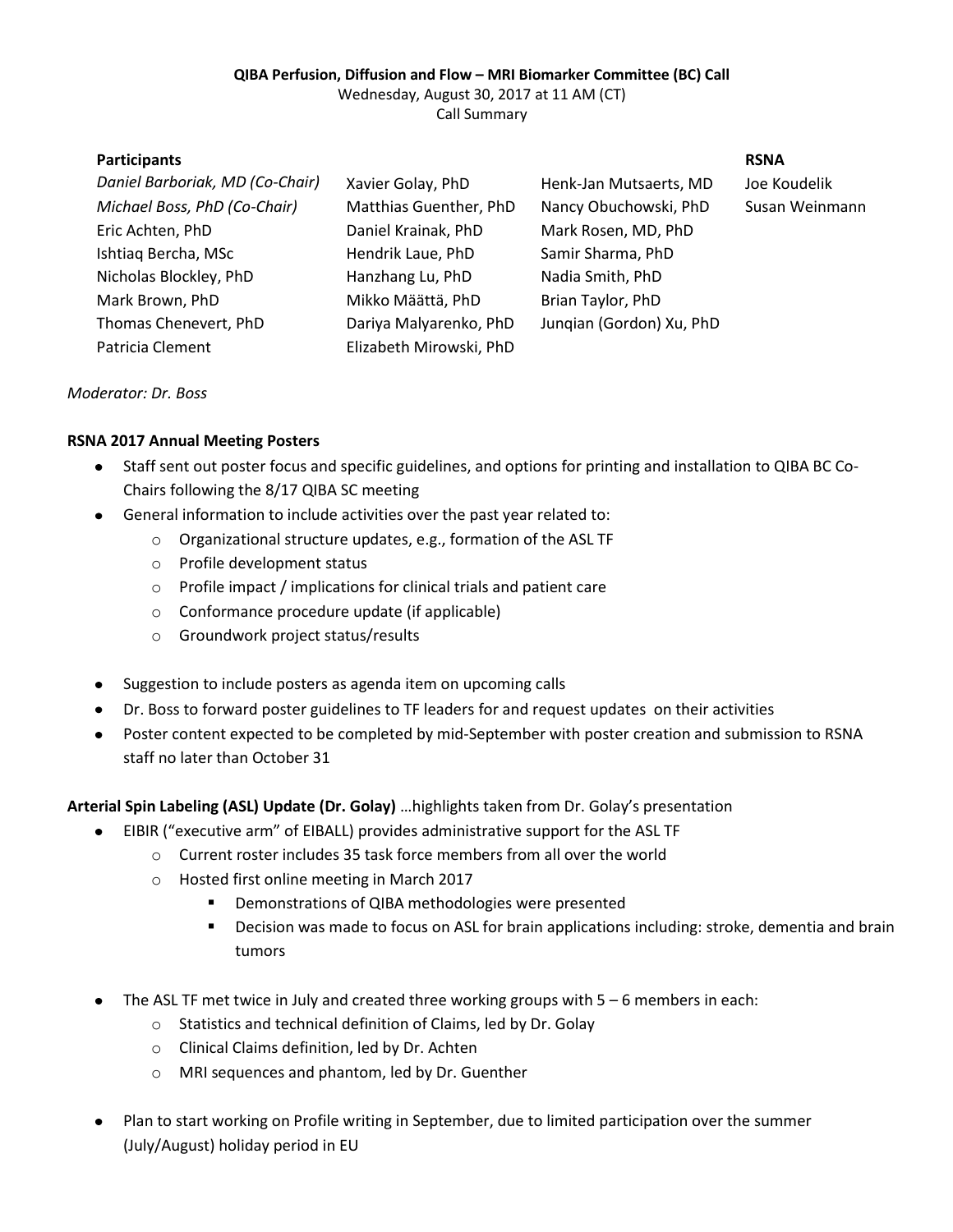- Claim definitions to be based on meta-analysis of existing papers, specifically, CoV values from test-retest papers
	- o Dr Mutsaerts to perform reanalysis of many datasets using *ExploreASL*
	- o ASL Profile to contain both cross-sectional & longitudinal Claims
		- (label control) ASL difference reflects perfusion, and can be transformed into cerebral blood flow using models
		- A measure of X% difference in measured perfusion signal in certain area of GM can be considered as effectively different from the average GM value with 95% confidence
		- This should be valid for a given SNR for raw data, achievable when following the Profile 'recipe'
		- General Claim demonstrating patterns (without absolute quantification)
	- o Precision and bias:
		- Meta-analyses of comparison with 'Gold standard' methods, i.e. Oxygen PET
		- Possibility to use EPI-based studies to calculate 'within session' reproducibility
	- o Establishment of QC methodologies to be rater-based & automatic based (possibly also using *ExploreASL*)
	- o Meta-analyses:
		- A large amount of literature with healthy volunteers
		- **•** Disease-specific
			- All Claims will be based on neurological diseases: either primary vascular diseases, or primary metabolic dysfunction-based diseases
			- 'Pure' vascular diseases (G. Harston)  $\bullet$ 
				- o Cerebrovascular diseases/stroke
				- o Diseases of the vasculature/AVMs
			- 'Pure' metabolic dysfunctions
				- o Cancer (both primary and metastases) (Drs. Golay & Bisdas)
				- o Epilepsy
				- o Potentially neuroinflammation (presently not many studies)
			- 'Mixed' diseases
				- o Neurodegeneration
	- o Repeatability Studies
		- **E** Longitudinal data coming from ADNI
		- Repeatability (identical sequence on identical scanner) will be the starting point of the Profile
		- Reproducibility will also be considered (different scanners with possibly different sequences), needed for clinical trials
		- It would be advantageous for the ASL community if vendors were engaged; convergence of techniques from all vendors based on the White papers
- Phantom development
	- o Assembly of 10 phantoms has been completed and phantom scanning may commence
	- o The following 10 sites participate in beta-test to study reproducibility:
		- **UK: Oxford University & University College London**